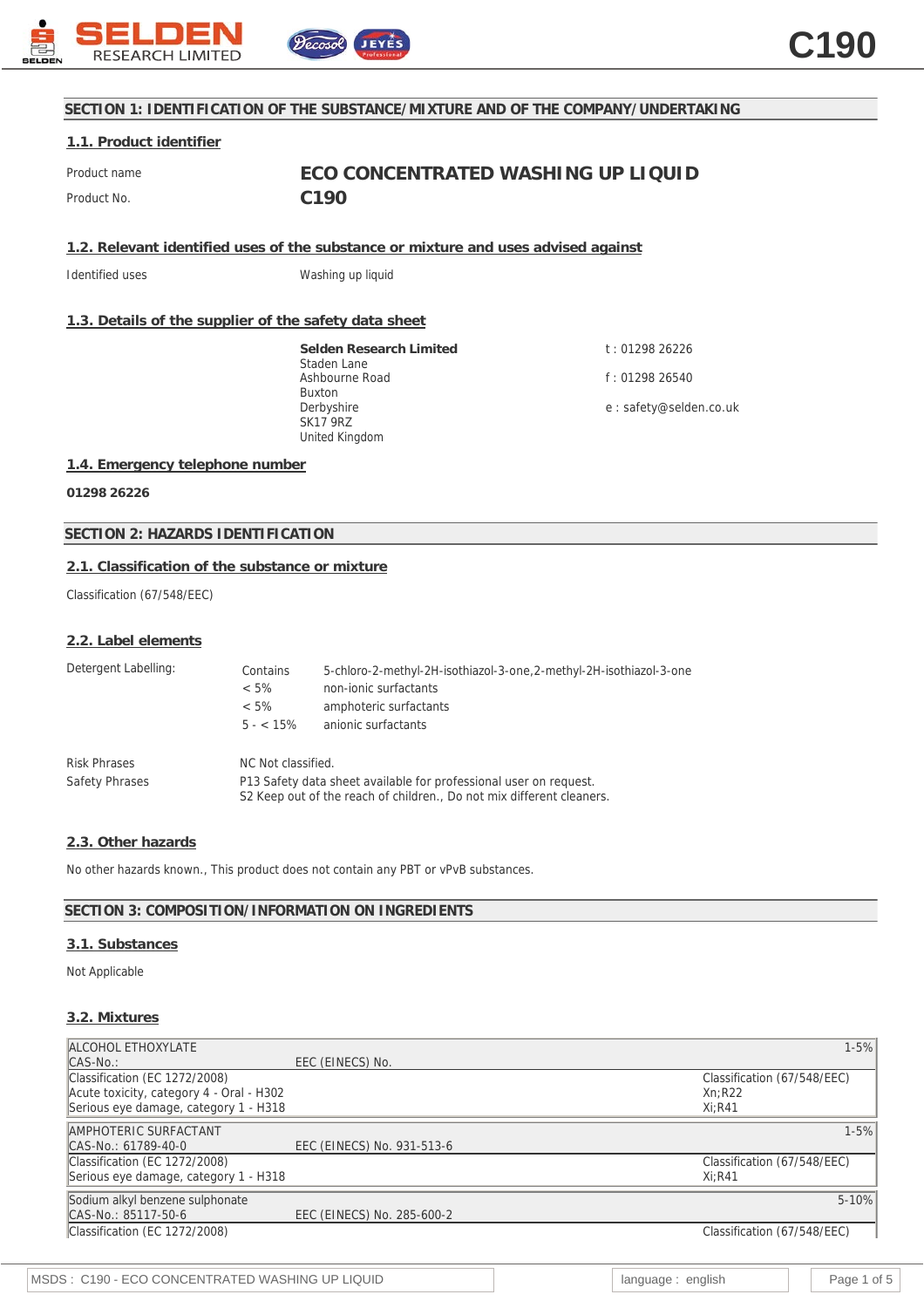

Acute toxicity, category 4 - Oral - H302 Skin irritation, category 2 - H315 Serious eye damage, category 1 - H318 Xn;R22 Xi;R38,R41

**C190**

Classification (67/548/EEC) Xi;R38,R41

Sodium alkylether sulphate 5-10% (Sodium alkylether sulphate 5-10% of the Second Library of the Second Library S<br>CAS-No.: 13150-00-0 (Second Library Second Library Second Library Second Library Second Library Second Librar CAS-No.: 13150-00-0 Classification (EC 1272/2008) Skin irritation, category 2 - H315 Serious eye damage, category 1 - H318

The Full Text for all R-Phrases and Hazard Statements are Displayed in Section 16.

# **SECTION 4: FIRST AID MEASURES**

## **4.1. Description of first aid measures**

| General information |                                                                                                                         |
|---------------------|-------------------------------------------------------------------------------------------------------------------------|
| Inhalation          |                                                                                                                         |
| Ingestion           | Rinse mouth thoroughly., Drink plenty of water., DO NOT induce vomiting. Get medical attention immediately.             |
| Skin contact        | Flush skin thoroughly with water.                                                                                       |
| Eye contact         | Promptly wash eyes with plenty of water while lifting the eye lids., Get medical attention if any discomfort continues. |
|                     |                                                                                                                         |

## **4.2. Most important symptoms and effects, both acute and delayed**

| Ingestion    | Severe abdominal pain., Diarrhoea.               |
|--------------|--------------------------------------------------|
| Skin contact | Prolonged contact may cause dryness of the skin. |
| Eye contact  | Irritation is likely.                            |

# **4.3. Indication of any immediate medical attention and special treatment needed**

Treat Symptomatically.

## **SECTION 5: FIREFIGHTING MEASURES**

### **5.1. Extinguishing media**

Extinguishing media This product is not flammable., Use fire-extinguishing media appropriate for surrounding materials.

## **5.2. Special hazards arising from the substance or mixture**

Unsuitable extinguishing media

## **5.3. Advice for firefighters**

Special Fire Fighting Special Fire Fighting Self contained breathing apparatus and full protective clothing must be worn in case of fire.<br>Procedures

## **SECTION 6: ACCIDENTAL RELEASE MEASURES**

## **6.1. Personal precautions, protective equipment and emergency procedures**

For personal protection, see section 8.

## **6.2. Environmental precautions**

## **6.3. Methods and material for containment and cleaning up**

Stop leak if possible without risk., Absorb in vermiculite, dry sand or earth and place into containers., Flush with plenty of water to clean spillage area., Do not contaminate water sources or sewer.

## **6.4. Reference to other sections**

For personal protection, see section 8. For waste disposal, see section 13.

## **SECTION 7: HANDLING AND STORAGE**

MSDS : C190 - ECO CONCENTRATED WASHING UP LIQUID language : english and page 2 of 5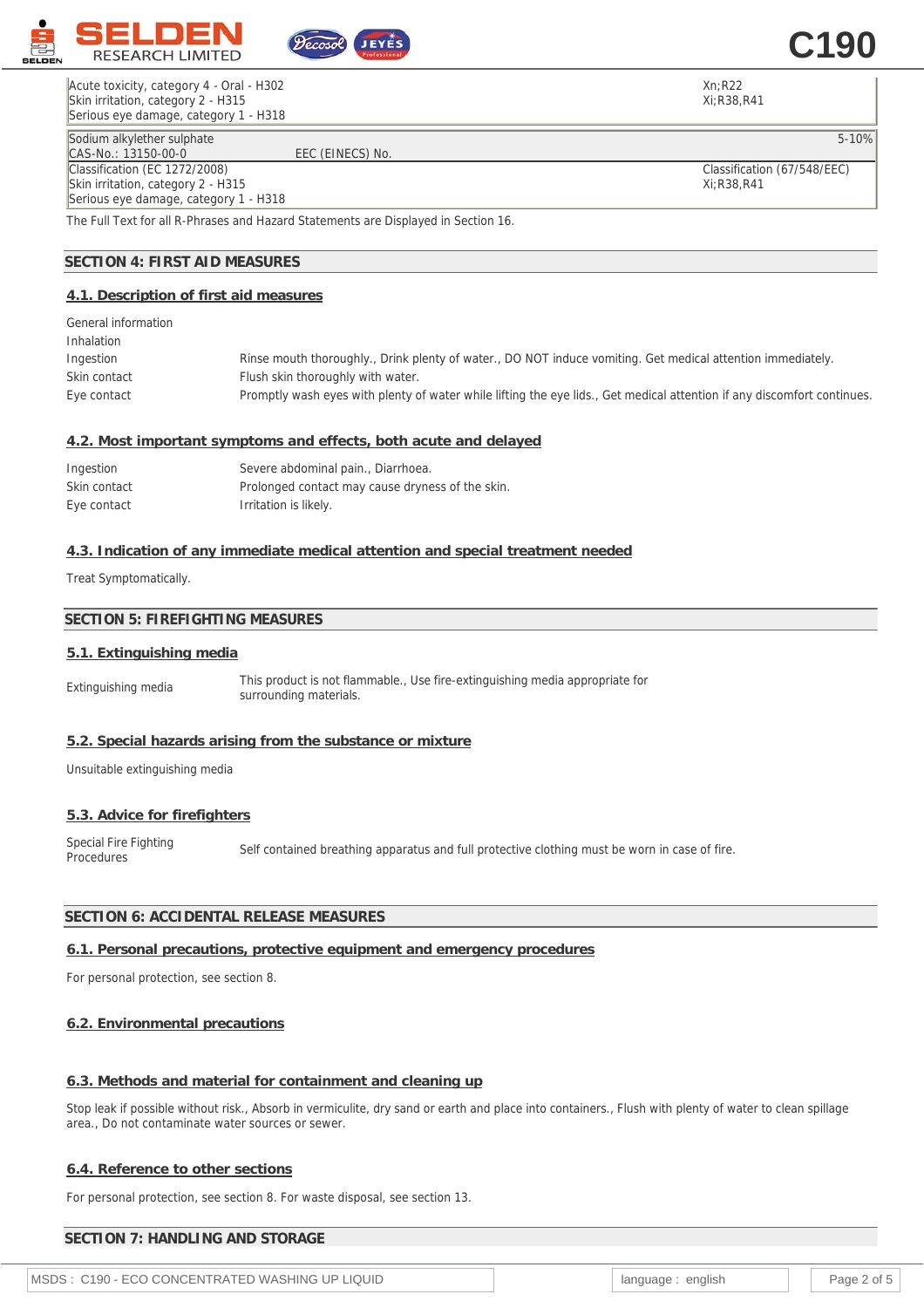# **7.1. Precautions for safe handling**

Eye protection should be considered where there is a risk of splashing. Rubber gloves and barrier cream are recommended when using any chemical.

# **7.2. Conditions for safe storage, including any incompatibilities**

Store in tightly closed original container in a dry, cool and well-ventilated place., Keep in original container.

### **7.3. Specific end use(s)**

See product label for detailed usage and instructions.

## **SECTION 8: EXPOSURE CONTROLS/PERSONAL PROTECTION**

### **8.1. Control parameters**

Not applicable

**8.2. Exposure controls**

Protective equipment



Other Protection General workwear only

Hand protection For prolonged or repeated skin contact use suitable protective gloves.

# **SECTION 9: PHYSICAL AND CHEMICAL PROPERTIES**

#### **9.1. Information on basic physical and chemical properties**

| Appearance               | Clear liquid.            |
|--------------------------|--------------------------|
| Colour                   | Light (or pale)., Green. |
| Odour                    | Odourless.               |
| Relative density         | $1.025 - 1.035$ @ 20 °C  |
| pH-Value, Conc. Solution |                          |

# **SECTION 10: STABILITY AND REACTIVITY**

#### **10.1. Reactivity**

Stable under normal temperature conditions., Avoid, Freezing., Mixing with any other material.

#### **10.2. Chemical stability**

Stable under normal temperature conditions., Avoid, Freezing., Mixing with any other material.

## **10.3. Possibility of hazardous reactions**

None known

**10.4. Conditions to avoid**

None known

#### **10.5. Incompatible materials**

None known

# **10.6. Hazardous decomposition products**

Not known.

# **SECTION 11: TOXICOLOGICAL INFORMATION**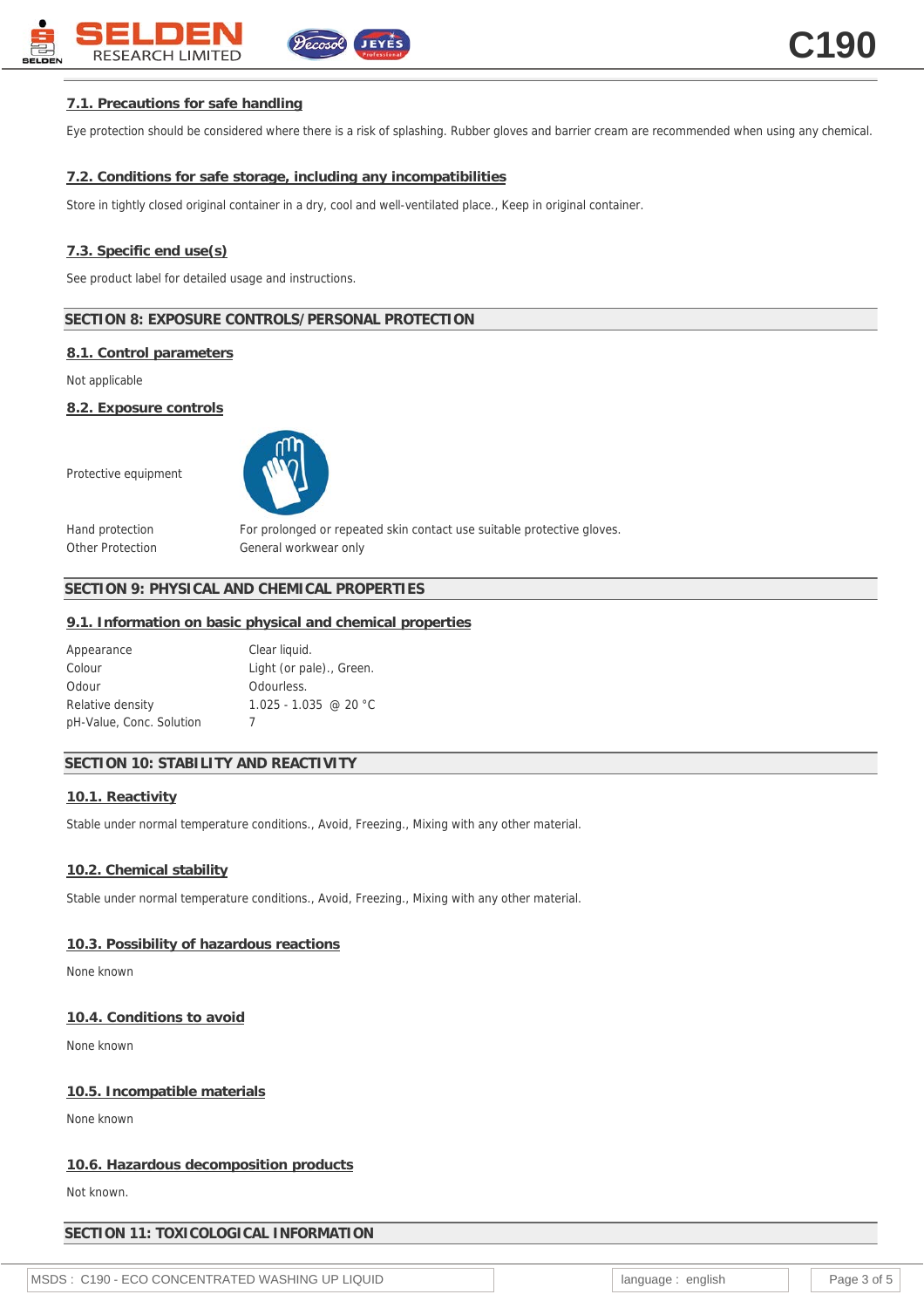

# **11.1. Information on toxicological effects**

| Toxicological information | No toxicological data is available for this mixture, however data can be provided for specific raw materials upon<br>request. |
|---------------------------|-------------------------------------------------------------------------------------------------------------------------------|
| Ingestion                 | Severe abdominal pain., Diarrhoea.                                                                                            |
| Skin contact              | Prolonged contact may cause dryness of the skin.                                                                              |
| Eye contact               | Irritation is likely.                                                                                                         |

## **SECTION 12: ECOLOGICAL INFORMATION**

## **12.1. Toxicity**

Not classed as Hazardous to the Environment but release to the environment should be avoided.

# **12.2. Persistence and degradability**

Degradability The surfactants contained within the product comply with the biodegradability criteria as laid down in Regulation (EC) No 648/2004.

# **12.3. Bioaccumulative potential**

Bioaccumulative potential The product does not contain any substances expected to be bioaccumulating.

JEYES

## **12.4. Mobility in soil**

Mobility: The product contains substances, which are water soluble and may spread in water systems.

## **12.5. Results of PBT and vPvB assessment**

This product does not contain any PBT or PvB substances

## **12.6. Other adverse effects**

None known

## **SECTION 13: DISPOSAL CONSIDERATIONS**

## **13.1. Waste treatment methods**

Dispose of waste and residues in accordance with local authority requirements.

## **SECTION 14: TRANSPORT INFORMATION**

General The product is not covered by international regulation on the transport of dangerous goods (IMDG, IATA, ADR/RID).

# **14.1. UN number**

## **14.2. UN proper shipping name**

Proper Shipping Name: Not applicable

## **14.3. Transport hazard class(es)**

Transport Labels Not Applicable

**14.4. Packing group**

## **14.5. Environmental hazards**

Environmentally Hazardous substance/Marine Pollutant No

**14.6. Special precautions for user**